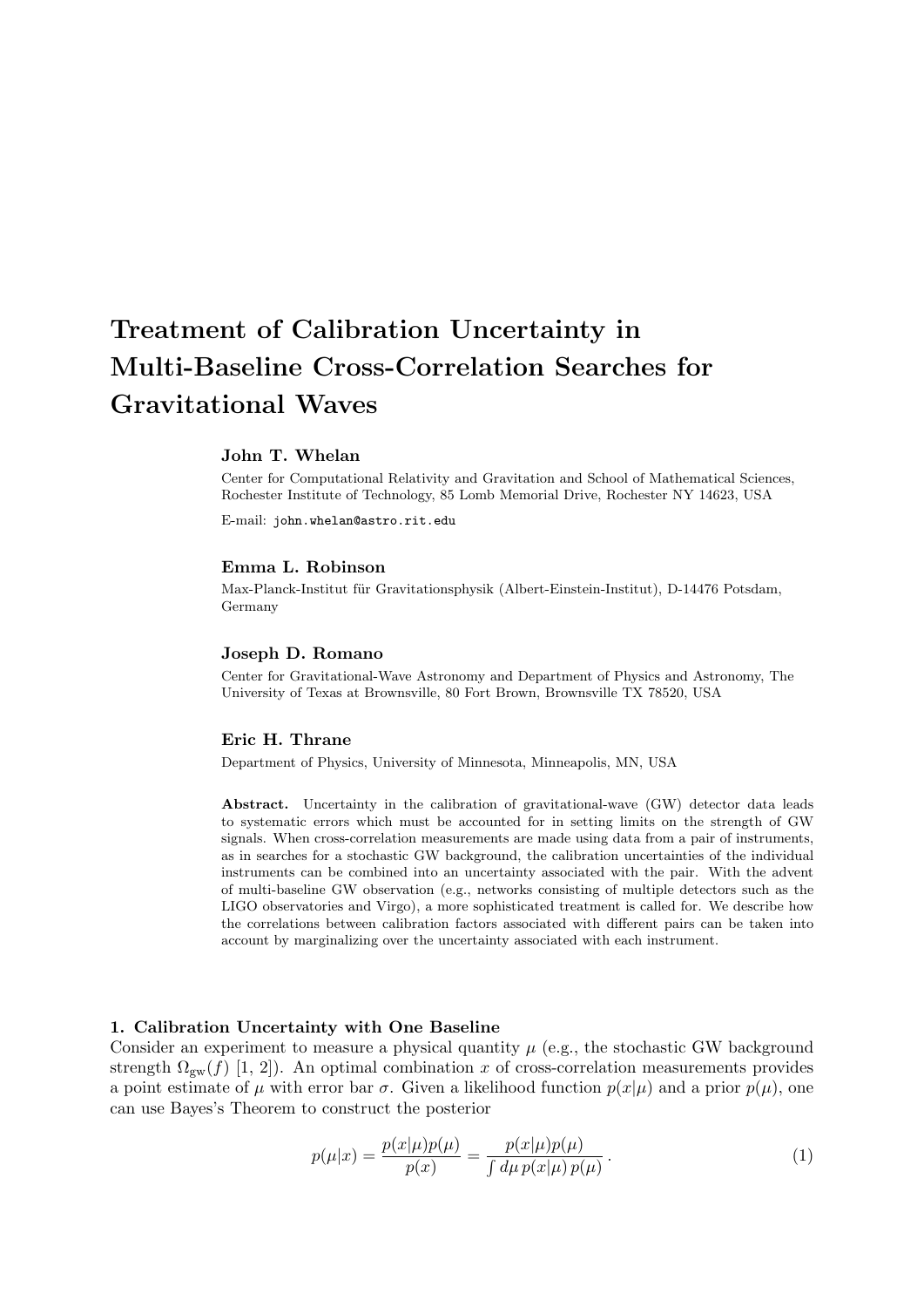Due to calibration uncertainties in each of the instruments that make up the baseline for the cross-correlation, x is an estimator not of  $\mu$ , but of  $\lambda\mu$ , where  $\lambda$  is an unknown calibration factor (for the baseline) described by an uncertainty  $\varepsilon$ . Thus the likelihood function also depends on the calibration factor  $\lambda$ 

$$
p(x|\mu,\lambda) = \frac{1}{\sigma\sqrt{2\pi}} \exp\left[-\frac{(x-\lambda\mu)^2}{2\sigma^2}\right],
$$
 (2)

so the posterior (1) is now constructed from the marginalized likelihood

$$
p(x|\mu) = \int d\lambda \, p(x|\mu, \lambda) p(\lambda) \; . \tag{3}
$$

If we assume a Gaussian distribution for  $\lambda$ ,

$$
p(\lambda) = \frac{1}{\varepsilon\sqrt{2\pi}} \exp\left[-\frac{(\lambda - 1)^2}{2\varepsilon^2}\right] \,,\tag{4}
$$

then we can do the marginalization analytically if the range of  $\lambda$  values is taken to be  $(-\infty, \infty)$ .<sup>1</sup> This leads to

$$
p(x|\mu) = \frac{1}{\sqrt{2\pi(\sigma^2 + \varepsilon^2 \mu^2)}} \exp\left[-\frac{1}{2}\frac{(x-\mu)^2}{(\sigma^2 + \varepsilon^2 \mu^2)}\right].
$$
 (5)

This is the method used in stochastic GW searches with two LIGO sites, e.g., [3, 4].

A more physically-motivated prior, which explicitly takes into account that  $\lambda$  is multiplicative and takes on only positive values, is a log-normal distribution

$$
p(\lambda) = \frac{1}{\lambda \varepsilon \sqrt{2\pi}} \exp\left[-\frac{(\ln \lambda)^2}{2\varepsilon^2}\right] \quad \text{or} \quad p(\Lambda) = \frac{1}{\varepsilon \sqrt{2\pi}} \exp\left[-\frac{\Lambda^2}{2\varepsilon^2}\right] \quad \text{where } \Lambda = \ln \lambda. \tag{6}
$$

This was the approach taken in the stochastic GW search using LIGO and ALLEGRO [5], but has the drawback of requiring numerical integration over Λ because

$$
p(x|\mu,\Lambda) = \frac{1}{\sigma\sqrt{2\pi}} \exp\left[-\frac{(x - e^{\Lambda}\mu)^2}{2\sigma^2}\right]
$$
 (7)

gives a factor which is not Gaussian in Λ. Figure 1 compares the posterior distributions for the two different choices of priors for different measured values of x and different values of  $\varepsilon$ .

#### 2. Calibration Uncertainty with Multiple Baselines

With more than two instruments, there are multiple baselines and multiple calibration uncertainties to marginalize over. For instance, the stochastic background search using initial LIGO and Virgo data [6, 7] involved 4 different instruments  $I \in \{H1, H2, L1, V1\}$  and 5 different baselines  $\alpha \in \{H1L1, H1V1, H2L1, H2V1, L1V1\}.$ 

Since the cross-correlation measurements for different baselines involve different calibration factors, all of the baselines cannot be optimally combined before marginalizing over calibration. Instead, all of the measurements for a baseline  $\alpha$  can be combined into a single point estimate  $x_\alpha$  with error bar  $\sigma_\alpha$ . Each baseline has unknown calibration factor  $\lambda_\alpha$ . Since the statistical errors for the different baselines are independent [8], the likelihood is the product

$$
p(\mathbf{x}|\mu, \boldsymbol{\lambda}) = \prod_{\alpha} \left\{ \frac{1}{\sigma_{\alpha} \sqrt{2\pi}} \exp \left[ -\frac{(x_{\alpha} - \lambda_{\alpha} \mu)^2}{2\sigma_{\alpha}^2} \right] \right\} , \qquad (8)
$$

<sup>1</sup> Since  $\lambda$  is an amplitude calibration factor, it should take on only positive values. But for small  $\varepsilon$ —e.g., of order 0.10 to 0.20—integrating over  $\lambda$  from 0 to  $\infty$  is numerically the same as integrating over  $\lambda$  from  $-\infty$  to  $+\infty$ .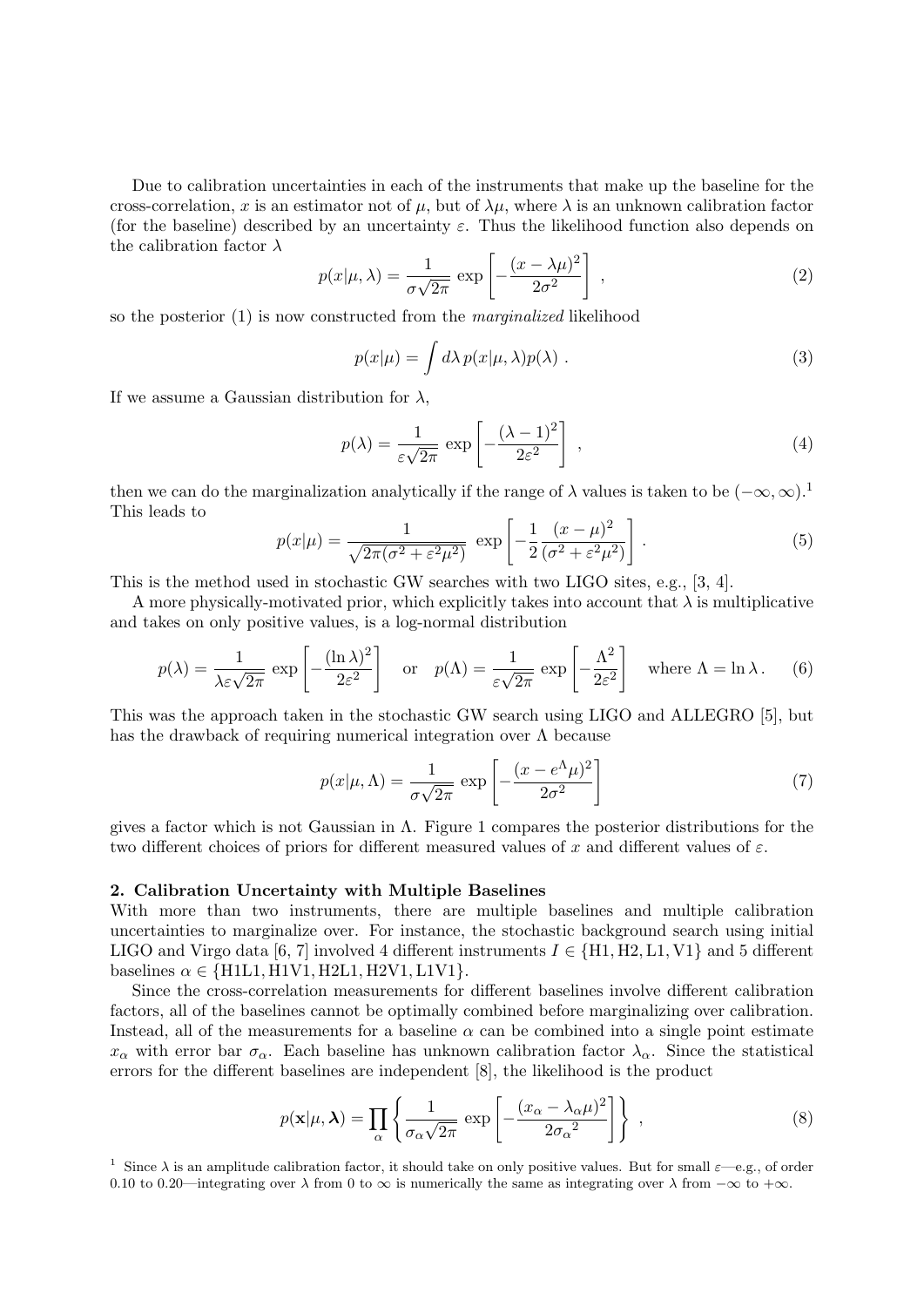

Figure 1. Effects of marginalizing analytically over a single calibration factor for two different values of the measured cross-correlation,  $x = 0$  and  $x = 3\sigma$ . The thick line is a numerical marginalization with a log-normal prior on  $\lambda$ ; the thin line is an analytic marginalization with a Gaussian prior on  $\lambda$ .

where  $\mathbf{x} \equiv \{x_{\alpha}\}\$  and  $\boldsymbol{\lambda} \equiv \{\lambda_{\alpha}\}\$ . The calibration factor  $\lambda_{\alpha}$  for each baseline is  $\lambda_{IJ} = \xi_I \xi_J$ , and is determined by the per-instrument calibration factors  $\boldsymbol{\xi} \equiv \{\xi_I\}$ . If each instrument's calibration has an underlying uncertainty  $\delta_I$ , the per-baseline calibration factors  $\lambda$  have the following means, variances and covariances:

$$
\langle \lambda_{IJ} \rangle = 1, \quad \langle \lambda_{IJ} \lambda_{IJ} \rangle = 1 + \delta_I^2 + \delta_J^2 + \mathcal{O}(\delta^4); \quad \langle \lambda_{IJ} \lambda_{JK} \rangle = 1 + \delta_J^2 + \mathcal{O}(\delta^4) \quad \text{if } I \neq K. \tag{9}
$$

# 2.1. Per-Baseline Calibration Marginalization

One approach is to marginalize over the per-baseline calibration factors assuming a multivariate Gaussian prior  $p(\lambda)$ . This has the advantage that the marginalization integral

$$
p(\mathbf{x}|\mu) = \int d\lambda \, p(\mathbf{x}|\mu, \lambda) \, p(\lambda) \tag{10}
$$

can be done analytically if the integrals over the per-baseline calibration factors  $\lambda$  are taken over  $(-\infty, \infty)$ . However, the relationship  $\lambda_{IJ} = \xi_I \xi_J$  implies that

$$
\lambda_{IJ}\lambda_{KL} - \lambda_{IK}\lambda_{JL} = 0.
$$
\n(11)

For a multivariate Gaussian prior on  $\lambda$ , this relation is true only as an expectation value, not as an identity for all values of  $\lambda_{IJ}$ ,  $\lambda_{KL}$ , etc.

## 2.2. Per-Instrument Calibration Marginalization

An alternative approach which enforces identities such as (11) is to set a prior which is the product of independent priors on each per-instrument calibration factor  $\xi_I$  or equivalently on  $\Xi_I = \ln \xi_I$ . Similarly defining the log-calibration factor for a baseline  $\Lambda_\alpha = \ln \lambda_\alpha$ , we have

$$
\Lambda_{IJ} = \ln \lambda_{IJ} = \ln(\xi_I \xi_J) = \Xi_I + \Xi_J . \tag{12}
$$

The likelihood is

$$
p(\mathbf{x}|\mu, \mathbf{\Xi}) = \prod_{\alpha} \left\{ \frac{1}{\sigma_{\alpha}\sqrt{2\pi}} \exp\left[ -\frac{(x_{\alpha} - e^{\Lambda_{\alpha}}\mu)^2}{2\sigma_{\alpha}^2} \right] \right\}
$$
(13)